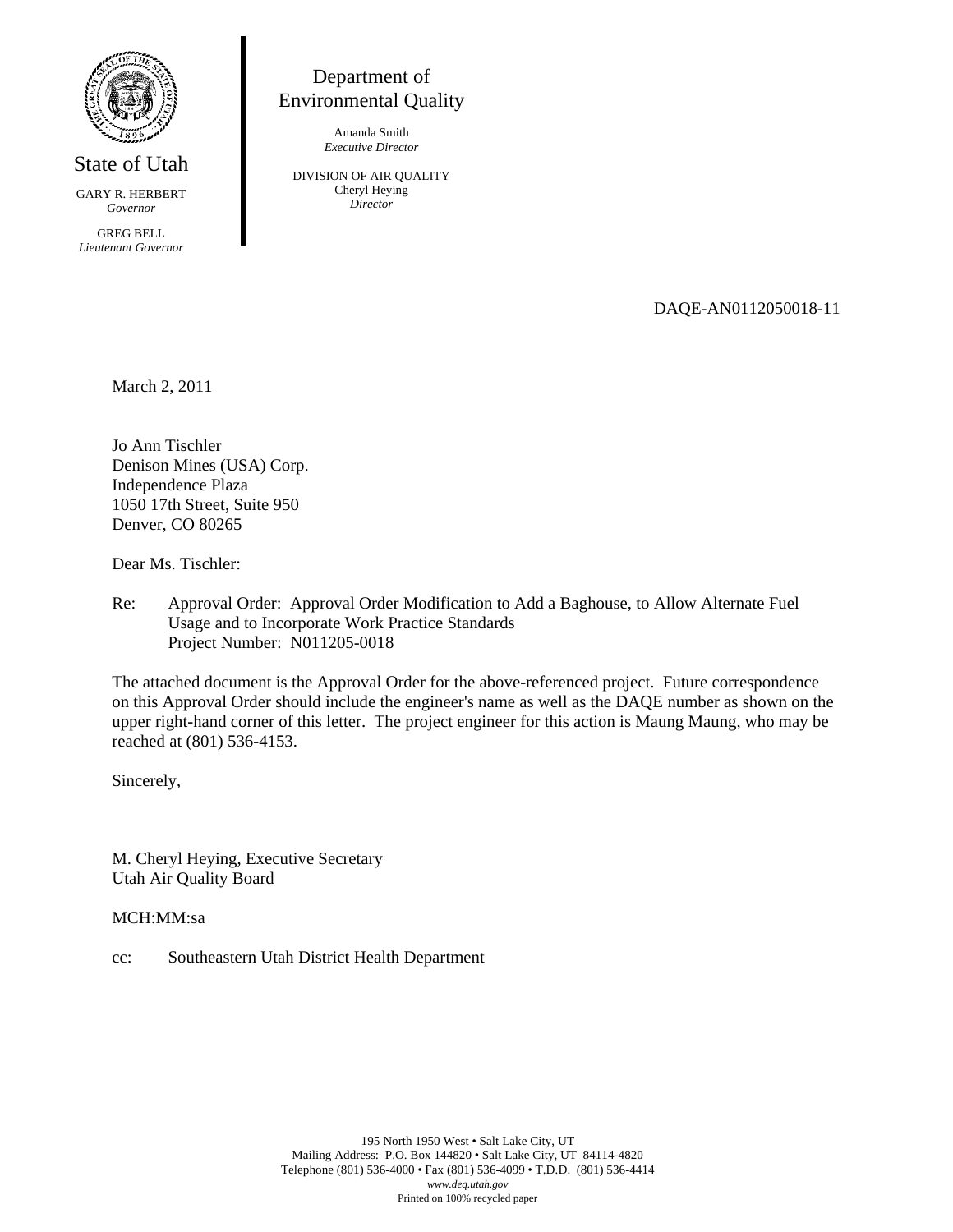# **STATE OF UTAH**

## **Department of Environmental Quality**

# **Division of Air Quality**

# **APPROVAL ORDER: Approval Order Modification to Add a Baghouse, to Allow Alternate Fuel Usage and to Incorporate Work Practice Standards**

**Prepared By: Maung Maung, Engineer Phone: (801) 536-4153 Email: mmaung@utah.gov** 

#### **APPROVAL ORDER NUMBER**

#### **DAQE-AN0112050018-11**

**Date: March 2, 2011** 

### **Denison Mines (USA) Corp. White Mesa Mill Source Contact: Ms. Jo Ann Tischler, Compliance Specialist Phone: (303) 389-4132**

**M. Cheryl Heying Executive Secretary Utah Air Quality Board**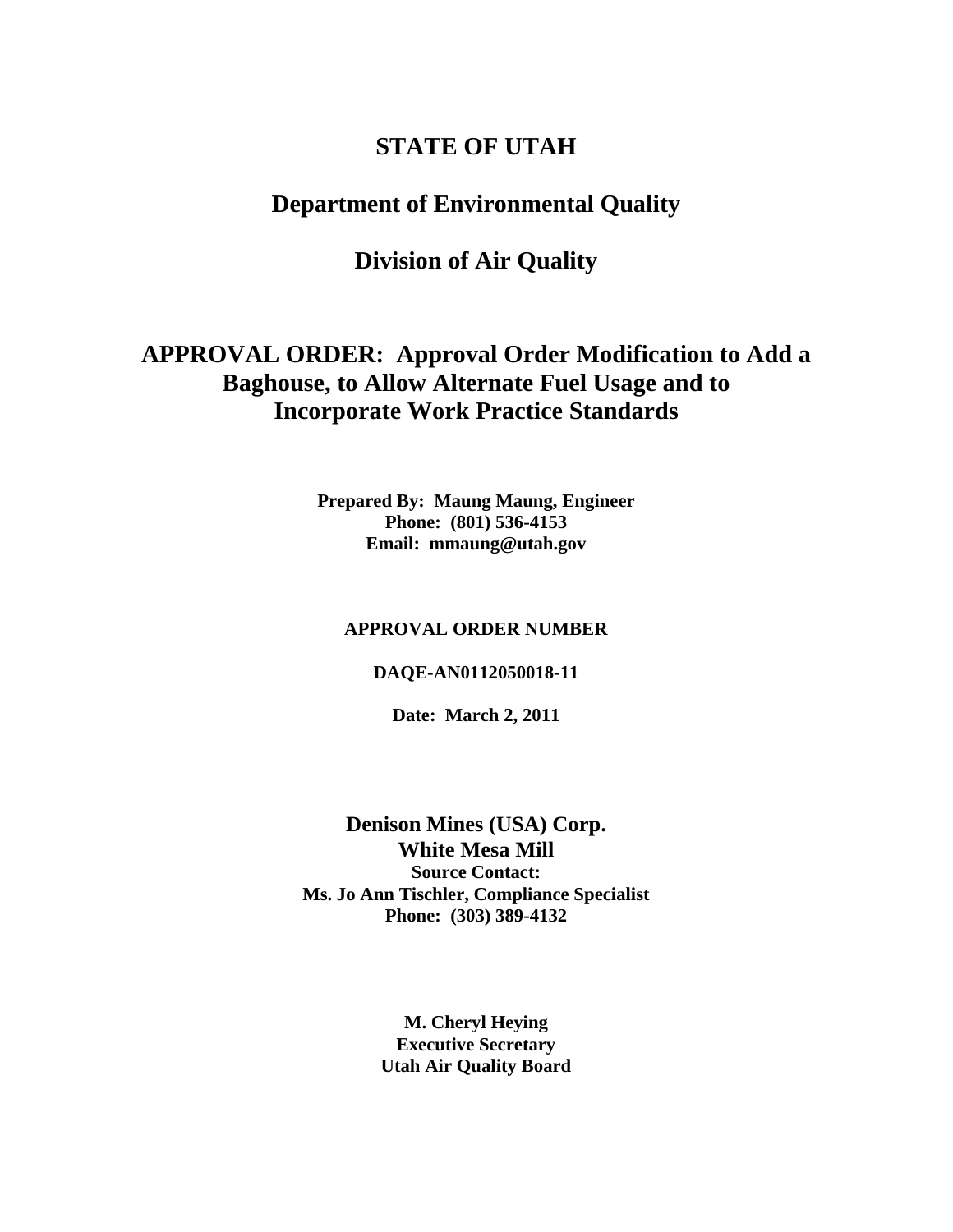### **Abstract**

Denison Mines (USA) Corp. has requested a modification to add a baghouse, to allow the use of either propane or liquified natural gas (LNG) fuel and to document work practice standards to control fugitive dust for the White Mesa Mill. The Mill is located six miles south of Blanding on Highway 191 in San Juan County.

San Juan County is an attainment area of the NAAQS for all pollutants. White Mesa Mill is subject to NSPS 40 CFR Part 60 Subpart Dc (Standards of Performance for Small Industrial-Commercial-Institutional Steam Generating Units). NESHAP 40 CFR Part 61 Subpart W (National Emission Standards for Radon Emissions from Operating Mill Tailings) applies to this source. MACT regulations do not apply to this source. Title V of the 1990 Clean Air Act for an area sources applies to this source. This area source does not require a Title V operating permit at the present time. The emissions, in tons per year (tpy), will increase as follows:  $PM_{10}$  (including  $PM_{2.5} = 0.16$  and  $PM_{2.5} = 0.08$ . The change in emissions will result in the following, in tons per year, potential to emit totals:  $PM_{10}$  (including  $PM_{2.5}$ ) = 34.07,  $PM_{2.5} = 17.08$  (not accounted for before),  $SO_2 = 2.91$ ,  $NO_x = 39.61$ ,  $CO = 10.49$ ,  $VOC = 4.03$ , hexane  $= 0.63$  and formaldehyde  $= 0.03$ .

This air quality AO authorizes the project with the following conditions and failure to comply with any of the conditions may constitute a violation of this order. This AO is issued to, and applies to the following:

#### **Name of Permittee:**

Denison Mines (USA) Corp. Independence Plaza 1050 17th Street, Suite 950 Denver, CO 80265

#### **Permitted Location:**

White Mesa Mill 6 Miles south of Blanding on Highway 191 San Juan County, UT 84511

**UTM coordinates:** 632,200 m Easting, 4,155,400 m Northing, UTM Zone 12 **SIC code:** 1094 (Uranium-Radium-Vanadium Ores)

#### **Section I: GENERAL PROVISIONS**

- I.1 The limits set forth in this AO shall not be exceeded without prior approval. [R307-401]
- I.2 Modifications to the equipment or processes approved by this AO that could affect the emissions covered by this AO must be reviewed and approved. [R307-401-1]
- I.3 All records referenced in this AO or in other applicable rules, which are required to be kept by the owner/operator, shall be made available to the Executive Secretary or Executive Secretary's representative upon request, and the records shall include the two-year period prior to the date of the request. Unless otherwise specified in this AO or in other applicable state and federal rules, records shall be kept for a minimum of two (2) years. [R307-401-8]
- I.4 At all times, including periods of startup, shutdown, and malfunction, owners and operators shall, to the extent practicable, maintain and operate any equipment approved under this AO, including associated air pollution control equipment, in a manner consistent with good air pollution control practice for minimizing emissions. Determination of whether acceptable operating and maintenance procedures are being used will be based on information available to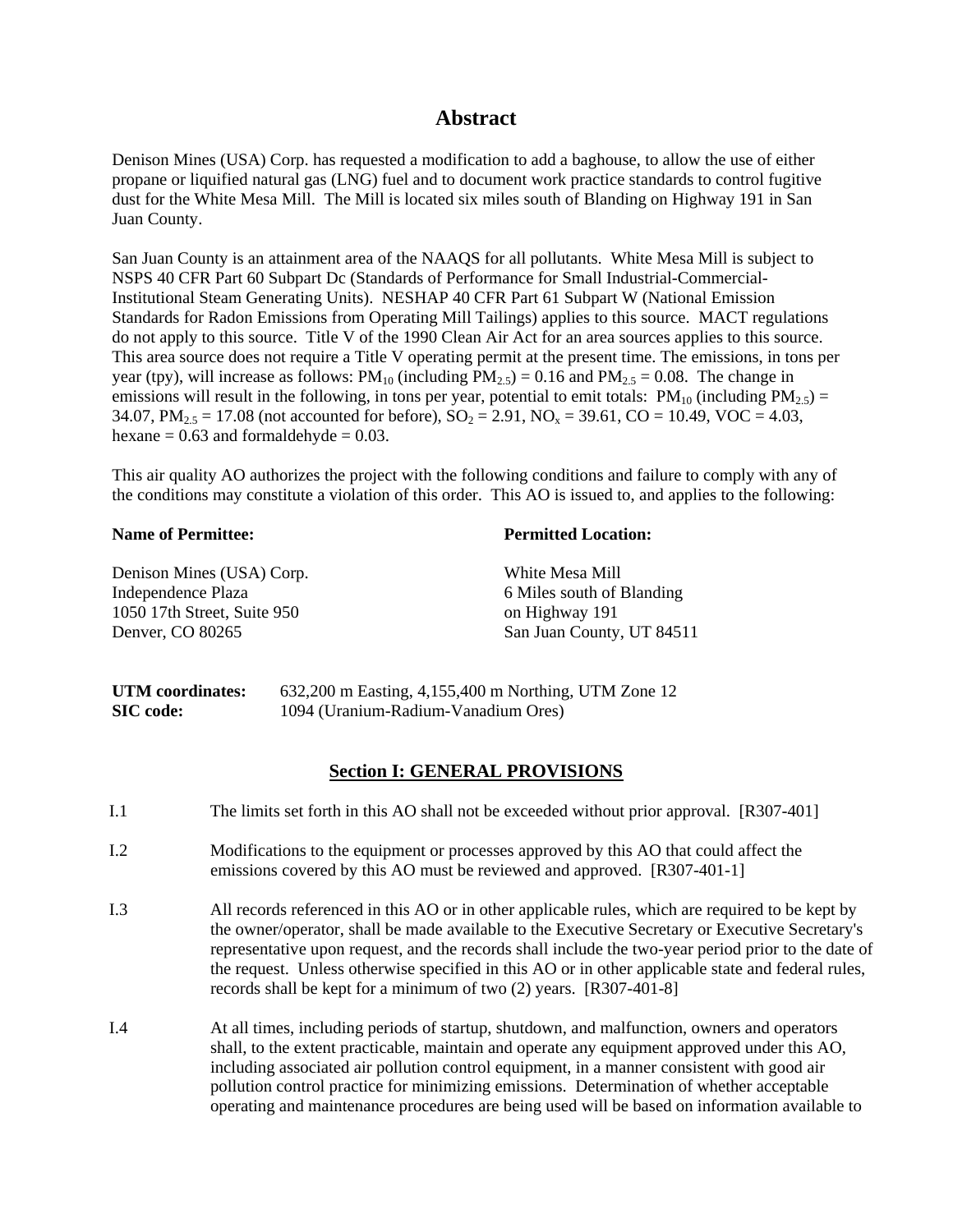> the Executive Secretary which may include, but is not limited to, monitoring results, opacity observations, review of operating and maintenance procedures, and inspection of the source. All maintenance performed on equipment authorized by this AO shall be recorded. [R307-401-4]

- I.5 The owner/operator shall comply with R307-150 Series. Inventories, Testing and Monitoring. [R307-150]
- I.6 The owner/operator shall comply with UAC R307-107. General Requirements: Unavoidable Breakdowns. [R307-107]
- I.7 All definitions, terms, abbreviations, and references used in this AO conform to those used in the UAC R307 and 40 CFR. Unless noted otherwise, references cited in these AO conditions refer to those rules. [R307-101]

### **Section II: SPECIAL PROVISIONS**

#### **II.A The approved installations shall consist of the following equipment:**

#### II.A.1 **Uranium Mill**

- II.A.2 **Uranium Drying and Pollution Control**  (Yellowcake Circuit)
- II.A.3 One (1) Yellowcake South Dryer YC

Dryer Type: Six hearth rotary Skinner dryer Fuel Type: Propane or liquified natural gas Heat Input Capacity: 3 MMBtu/hr

II.A.4 Air Pollution Equipment for the South Dryer - One (1) Ducon Dry Cyclone followed by one (1) Ducon scrubber with cyclonic separator

> Wet Scrubber Model: UW4, Size 36, Scrubber with Demister Design Flow Rate: 3,800 acfm (150 degrees F) Estimated Emission Rate:  $0.016$  gr/dscf PM<sub>10</sub> 0.02 gr/dscf PM

II.A.5 One (1) Yellowcake North Dryer

| Dryer Maker:                | Six hearth rotary Skinner dryer  |
|-----------------------------|----------------------------------|
| Fuel Type:                  | Propane or liquified natural gas |
| <b>Heat Input Capacity:</b> | 2.4 MMBtu/hr                     |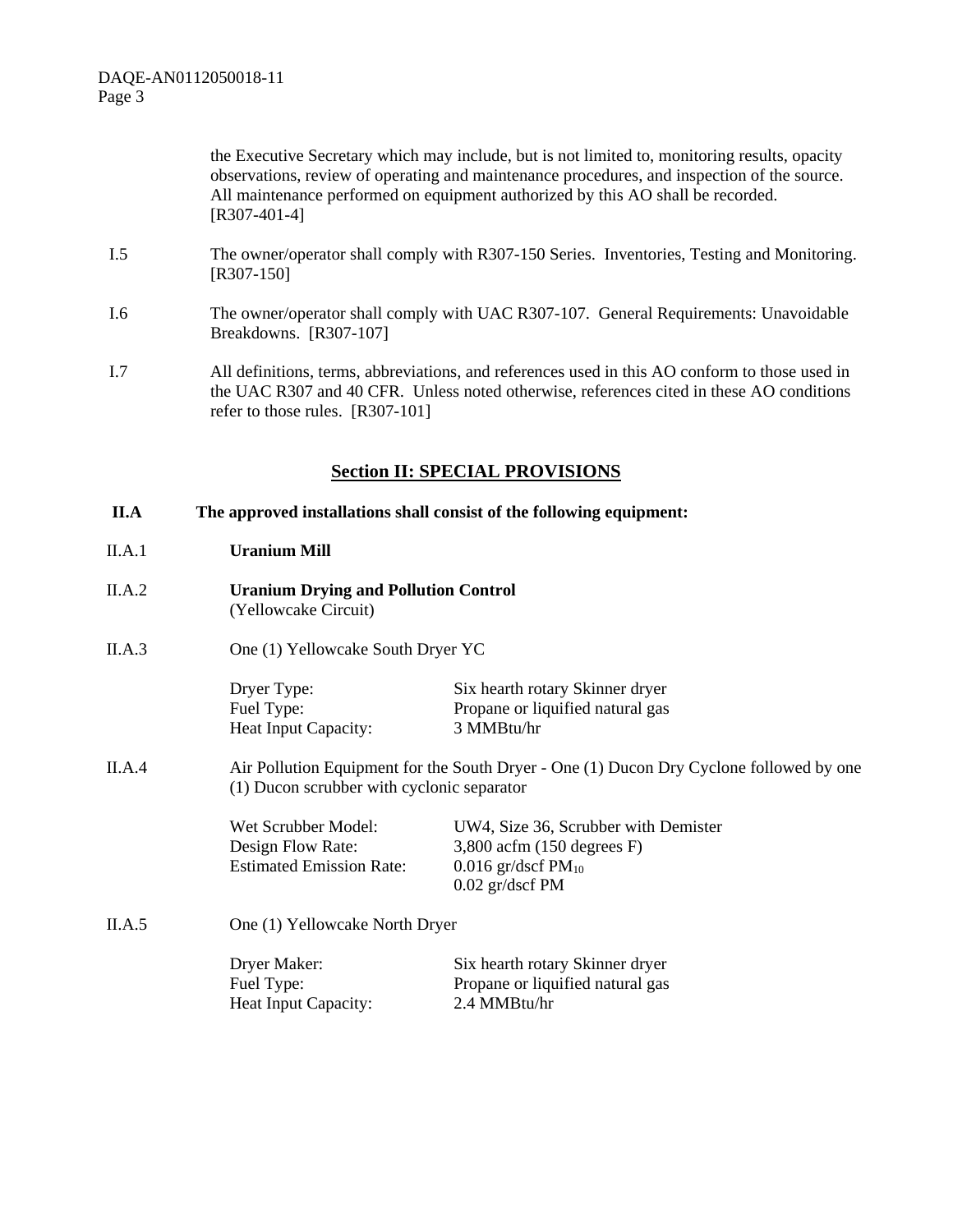| II.A.6  | Air Pollution Equipment for the North Dryer - Dry cyclonic separator followed by one (1)<br>Ducon Venturi scrubber with Ducon packed demister                                                                                                                      |                                                                                                                                                                                                                                       |  |  |
|---------|--------------------------------------------------------------------------------------------------------------------------------------------------------------------------------------------------------------------------------------------------------------------|---------------------------------------------------------------------------------------------------------------------------------------------------------------------------------------------------------------------------------------|--|--|
|         | Design Flow Rate:<br><b>Estimated Emission Rate:</b>                                                                                                                                                                                                               | $3,160$ acfm (140 degrees F)<br>0.016 gr/dscf $PM_{10}$<br>0.02 gr/dscf PM                                                                                                                                                            |  |  |
| II.A.7  |                                                                                                                                                                                                                                                                    | Packaging Area Baghouse: Both dryers (south & north) discharge into a common hopper<br>located in the enclosed packing area. The packing area is under negative pressure and all the<br>generated dust discharges through a baghouse. |  |  |
|         | Design Flow Rate:<br><b>Estimated Emission Rate:</b>                                                                                                                                                                                                               | 5,000 acfm (68 degrees F)<br>$<$ 0.01 gr/dscf, PM                                                                                                                                                                                     |  |  |
| II.A.8  | <b>Vanadium Dryer and Pollution Control</b>                                                                                                                                                                                                                        |                                                                                                                                                                                                                                       |  |  |
| II.A.9  | One (1) Ammonium Meta-Vanadate (AMV) Dryer                                                                                                                                                                                                                         |                                                                                                                                                                                                                                       |  |  |
|         | Fuel Type:<br>Heat Input Capacity:                                                                                                                                                                                                                                 | Propane or liquified natural gas<br>7.74 MMBtu/hr                                                                                                                                                                                     |  |  |
| II.A.10 |                                                                                                                                                                                                                                                                    | Two (2) Fusion Furnaces and casting wheels vented through the AMV Dryer                                                                                                                                                               |  |  |
|         | Furnace Type:<br>Fuel Type:<br>Heat Input Capacity:                                                                                                                                                                                                                | Single Burner for each furnace<br>Propane or liquified natural gas<br>up to 1.8 MMBtu/hr                                                                                                                                              |  |  |
| II.A.11 | Air Pollution Equipment for AMV Dryer & Furnaces: Dry cyclone followed by the Sly # 6<br>Ducon Venturi scrubber. The scrubber is connected in parallel to a mist eliminator and a fan<br>which discharges to the final stack.                                      |                                                                                                                                                                                                                                       |  |  |
|         | Scrubber Flow:                                                                                                                                                                                                                                                     | $7,910$ acfm $(370$ degrees F)                                                                                                                                                                                                        |  |  |
| II.A.12 | Two (2) Multi Hearth Dryers serve as back up for the fusion furnaces. Controlled with a<br>Kice Dry Cyclone followed by a Ducon Venturi wet scrubber. The scrubber is connected in<br>parallel to a mist eliminator and a fan which discharges to the final stack. |                                                                                                                                                                                                                                       |  |  |
|         | <b>Scrubber Flow:</b>                                                                                                                                                                                                                                              | $27,800$ acfm $(440$ degrees F)                                                                                                                                                                                                       |  |  |
| II.A.13 | One (1) Rotary Calciner. Controlled by the Sly #6 Ducon Venturi scrubber listed above                                                                                                                                                                              |                                                                                                                                                                                                                                       |  |  |
|         | Dryer Make:<br>Fuel Type:<br>Heat Input Capacity:                                                                                                                                                                                                                  | Barlett/Snow Rotary Multi Burner<br>Propane or liquified natural gas<br>4.0 MMBtu/hr                                                                                                                                                  |  |  |
| II.A.14 | One (1) Mist Eliminator                                                                                                                                                                                                                                            |                                                                                                                                                                                                                                       |  |  |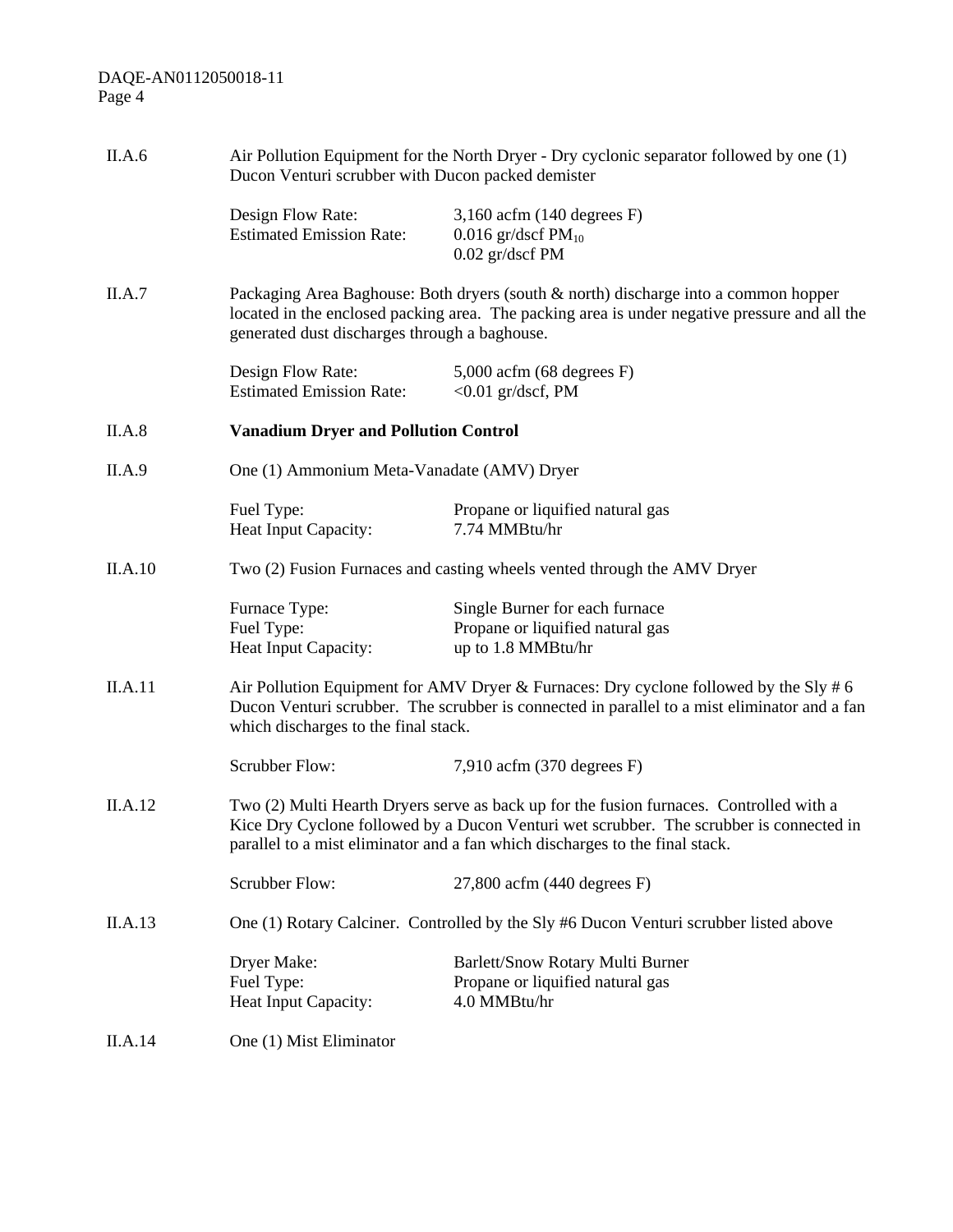| II.A.15        | <b>Leach Process Control</b>                                                                           |                                                                                  |  |  |
|----------------|--------------------------------------------------------------------------------------------------------|----------------------------------------------------------------------------------|--|--|
|                | Leach Mist Eliminator                                                                                  |                                                                                  |  |  |
| II.A.16        | <b>Boilers</b>                                                                                         |                                                                                  |  |  |
| II.A.17        |                                                                                                        | One (1) Superior Boiler - Pre-NSPS (Manufactured in 1987)                        |  |  |
|                | Fuel Type:<br>Type of Burner:<br><b>Heat Input Capacity:</b>                                           | Propane or liquified natural gas<br>66 ppm $NOx$<br>up to 23.5 MMBtu/hr          |  |  |
| <b>II.A.18</b> | One (1) Cyclotherm Boiler                                                                              |                                                                                  |  |  |
|                | Fuel Type:<br>Heat Input Capacity:                                                                     | Propane or liquified natural gas<br>up to 5.0 MMBtu/hr                           |  |  |
| II.A.19        | One (1) Low $NOx$ Superior Boiler Works                                                                |                                                                                  |  |  |
|                | Model:<br>Fuel Type:<br>Heat Input Capacity:                                                           | 6X-5-3000-5151-PF-LPG<br>Propane or liquified natural gas<br>up to 25.2 MMBtu/hr |  |  |
| II.A.20        | <b>Baghouses</b>                                                                                       |                                                                                  |  |  |
| II.A.21        | One (1) Grizzly Baghouse                                                                               |                                                                                  |  |  |
|                | Design Rate:<br>Grain Loading:                                                                         | 5,000 acfm<br>$0.02$ gr per acf                                                  |  |  |
| II.A.22        | One (1) Baghouse for Yellowcake Dryer Enclosures and Hoppers                                           |                                                                                  |  |  |
|                | <b>Emission Rate:</b>                                                                                  | $0.02$ gr/dscf PM $(0.73 \text{ lb/hr})$<br>0.16 gr/dscf $PM_{10}$ (0.58 lb/hr)  |  |  |
| II.A.23        | Dry Soda Ash Silo Bin Baghouse (Scientific Dust Collectors), and Packing Area Vents<br><b>Baghouse</b> |                                                                                  |  |  |
| II.A.24        | Cartridge Filter Baghouse with 24 cartridges                                                           |                                                                                  |  |  |
|                | Design Rate:<br>Grain Loading:                                                                         | 12,500 acfm<br>$0.0014$ gr/scf                                                   |  |  |
| II.A.25        | Analytical Laboratory Sample Preparation Room (Bucking Room) Baghouse (new addition)                   |                                                                                  |  |  |
|                | Design Rate:<br>Grain Loading:                                                                         | 1,000 acfm<br>0.005 gr/scf (estimated)                                           |  |  |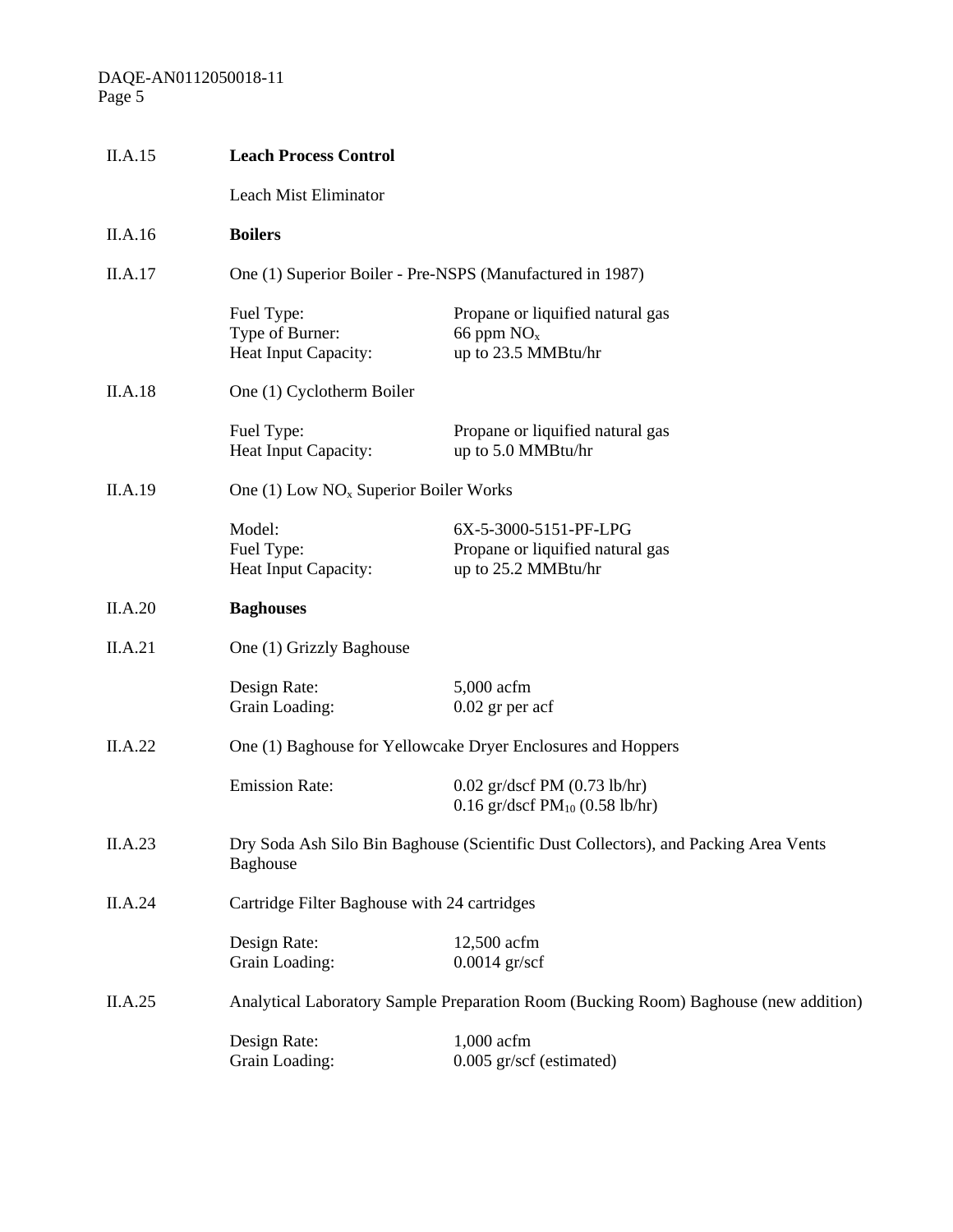#### II.A.26 **Leaching and Vanadium Demister Scrubber**

Process Rate: 250 tons/year

Design Rate:  $0.07$  lb/hr of  $SO<sub>2</sub>$ 

II.A.27 **Fire Pump** 

Fuel Type: # 2 Diesel

Rated at: up to 365 bhp

#### II.A.28 **Emergency Generator**

Fuel Type: #2 Diesel Electrical Output: up to 565 kW

#### **II.B Requirements and Limitations**

#### II.B.1 **Uranium Mill**

II.B.1.a Denison Mines (USA) Corp. shall notify the Executive Secretary in writing when the installation of the baghouse in Bucking Room has been completed and is operational. To ensure proper credit when notifying the Executive Secretary, send your correspondence to the Executive Secretary, attn: Compliance Section.

> If the installation has not been completed within 18 months from the date of this AO, the Executive Secretary shall be notified in writing of the status of the installation. At that time, the Executive Secretary shall require documentation of the continuous installation of the operation and may revoke the AO. [R307-401-18]

- II.B.1.b The following production and/or consumption limits shall not be exceeded:
	- 1) 720,720 tons of ore processing per rolling 12-month total
	- 2) Total 267,960 MMBtu heat input per rolling 12-month total for the entire source except the Superior Boiler Works outlined below.
	- 3) Total 220,752 MMBtu heat input per rolling 12-month total for the Superior Boiler Works model X6-5-3000-5150-PF-LPG

To determine compliance with a rolling 12-month total, by the first day of each month a new 12-month total shall be calculated using data from the previous 12 months. Monthly calculations shall be made no later than 20 days after the end of each calendar month. Records of production/consumption shall be kept for all periods when the plant is in operation. Ore production shall be determined from plant records. The records of production shall be kept on a daily basis. Propane or liquified natural gas consumption shall be determined from purchase order receipts and monthly inventories. The annual total heat input shall be calculated by using heat value of 82,265 Btu per gallon for LNG and 90,500 Btu per gallon for propane. Records of purchase orders shall be maintained. [R307-401-8]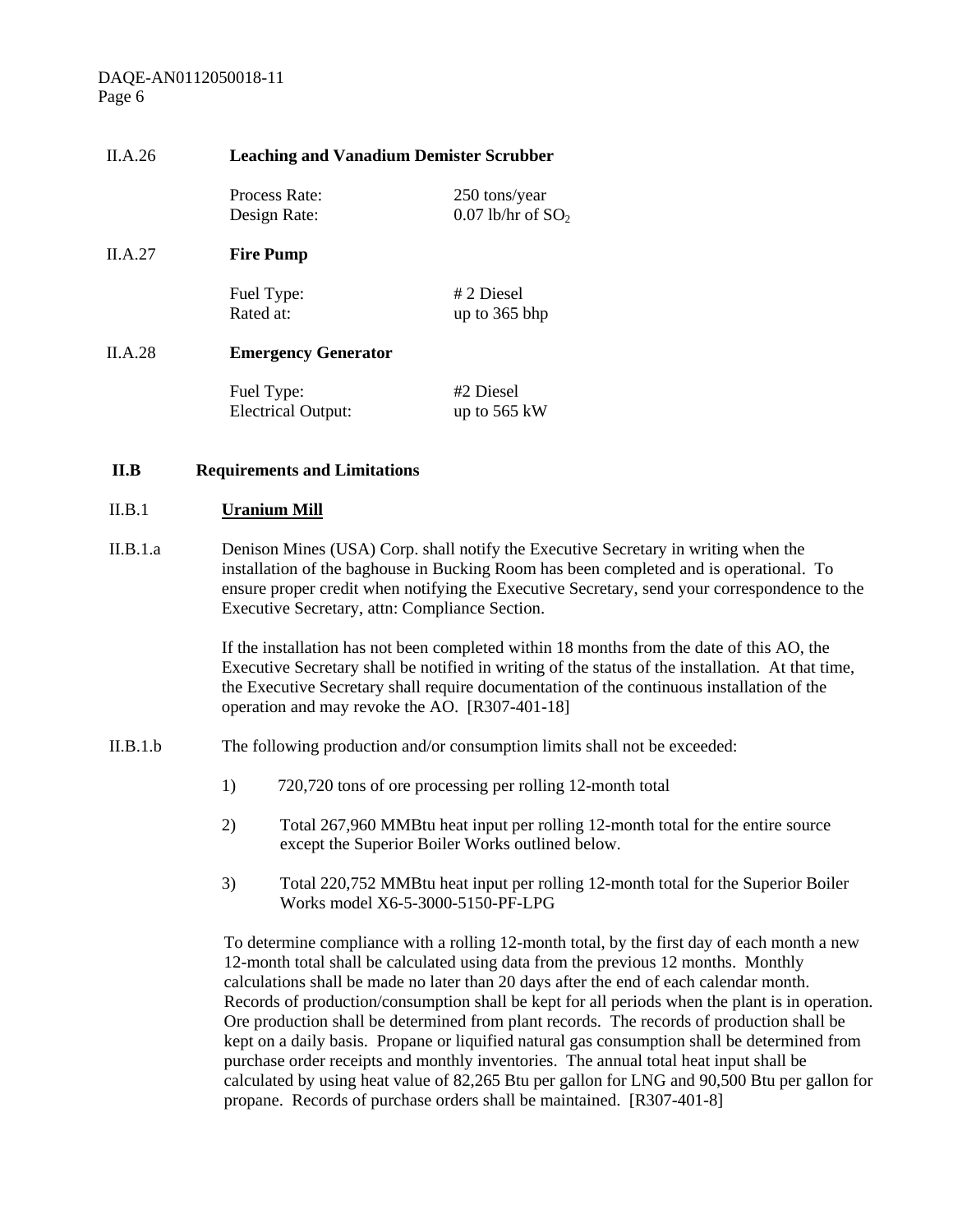| II.B.1.c<br>Visible emissions from the following emission points shall not exceed the following values: |  |
|---------------------------------------------------------------------------------------------------------|--|
|---------------------------------------------------------------------------------------------------------|--|

- 1) Ore loading Areas 15% opacity
- 2) Vanadium Circuit 15% opacity
- 3) All baghouses 10% opacity
- 4) All diesel engines 20% opacity
- 5) Conveyor drop points 20% opacity
- 6) Propane or liquified natural gas-fired, low  $NO<sub>x</sub>$  boiler 10% opacity
- 7) All other points 20% opacity

Opacity observations of emission from stationary sources shall be conducted in accordance with 40 CFR Part 60, Appendix A, Method 9. [R307-201-3]

II.B.1.d Emergency generators shall be used for electricity-producing operation only during the periods when electric power from the public utilities is interrupted, or for regular maintenance of the generators. Records documenting generator usage shall be kept in a log; and they shall show the date the generator was used, the duration in hours of the generator usage, and the reason for each generator usage. [R307-401-8]

#### II.B.2 **Limits and Test Procedures**

II.B.2.a Emissions to the atmosphere at all times from the indicated emission points shall not exceed the following ratings and concentrations:

Source: Vanadium Circuit scrubbers

 grains/dscf Pollutant lb/hr (68 degrees F, 29.92 Hg)

 $PM_{10}$  2.5 0.02

Source: Yellowcake Dryer scrubbers

 grains/dscf Pollutant lb/hr (68 degrees F, 29.92 Hg)

 $PM_{10}$  0.4 0.003 each

[R307-401-8]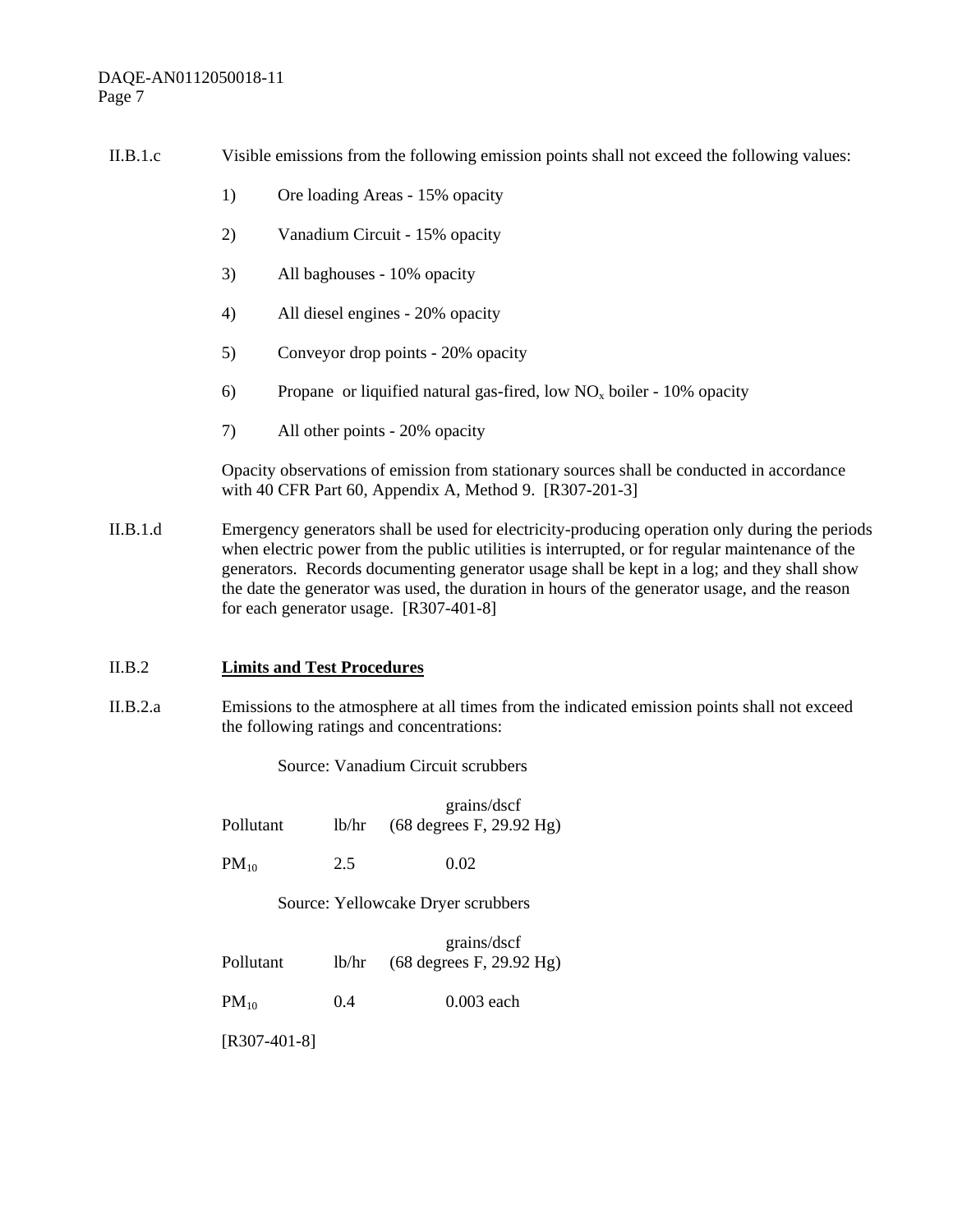II.B.2.b Stack testing to show compliance with the emission limitations stated in the above condition shall be performed as specified below:

> Compliance Test: A compliance test shall be done at least once every five years subsequent to the initial compliance test on the Vanadium Circuit Scrubber and Yellowcake Dryers. The Executive Secretary may require testing at any time. If an existing source is modified, a compliance test is required on the modified emission point that has an emission rate limit.

> Notification: The Executive Secretary shall be notified at least 30 days prior to conducting any required emission testing. A source test protocol shall be submitted to DAQ when the testing notification is submitted to the Executive Secretary.

The source test protocol shall be approved by the Executive Secretary prior to performing the test(s). The source test protocol shall outline the proposed test methodologies, stack to be tested, and procedures to be used. A pretest conference shall be held, if directed by the Executive Secretary.

Sample Location: The emission point shall be designed to conform to the requirements of 40 CFR 60, Appendix A, Method 1, or other methods as approved by the Executive Secretary. An Occupational Safety and Health Administration (OSHA) or Mine Safety and Health Administration (MSHA) approved access shall be provided to the test location.

Volumetric Flow Rate: 40 CFR 60, Appendix A, Method 2 or other testing methods approved by the Executive Secretary.

 $PM_{10}$ : For stacks in which no liquid drops are present, the following methods shall be used: 40 CFR 51, Appendix M, Methods 201, 201a, or other testing methods approved by the Executive Secretary. The back half condensibles shall also be tested using the method specified by the Executive Secretary. All particulate captured shall be considered  $PM_{10}$ .

For stacks in which liquid drops are present, methods to eliminate the liquid drops should be explored. If no reasonable method to eliminate the drops exists, then the following methods shall be used: 40 CFR 60, Appendix A, Method 5, 5a, 5d, or 5e as appropriate, or other testing methods approved by the Executive Secretary. The back half condensibles shall also be tested using the method specified by the Executive Secretary. The portion of the front half of the catch considered  $PM_{10}$  shall be based on information in Appendix B of the fifth edition of the EPA document, AP-42, or other data acceptable to the Executive Secretary.

The back half condensibles shall not be used for compliance demonstration but shall be used for inventory purposes.

Existing Source Operation: For an existing source/emission point, the production rate during all compliance testing shall be no less than 90% of the maximum production achieved in the previous three (3) years. [R307-165]

#### II.B.3 **Fuel**

II.B.3.a The owner/operator shall use propane or liquified natural gas as fuel in the two yellowcake dryers, vanadium multi hearth dryer, rotary calciner, AMV dryer, fusion furnaces and boilers. [R307-401-8]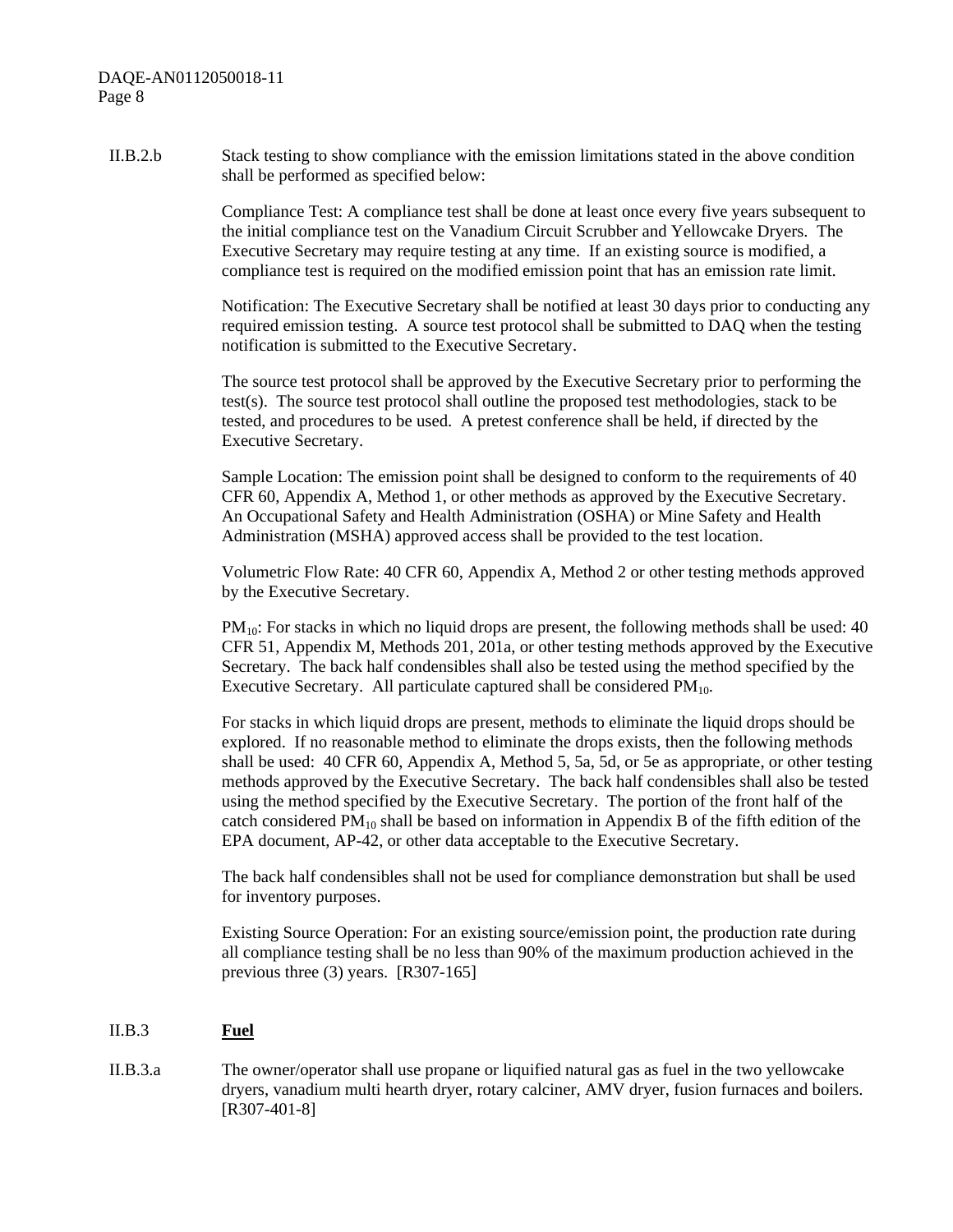II.B.3.b Number 2 or better diesel fuel shall be used in the mobile equipment, emergency generator and fire pump engine.

> The sulfur content of any fuel oil or diesel burned shall not exceed 0.05 percent by weight for diesel fuels consumed in all other equipment. The sulfur content shall be determined by ASTM Method D-4294-89 or approved equivalent. Certification of sulfur content oil shall be either by Denison Mines (USA) Corporation's own testing or test reports from the fuel marketer. [R307-401-8]

#### II.B.4 **Roads & Fugitive Dust**

- II.B.4.a Denison Mines (USA) Corp. shall comply with all applicable requirements of R307-205 for Fugitive Emission and Fugitive Dust sources. To be in compliance, the source must operate in accordance with the most current version. [R307-205]
- II.B.4.b Visible fugitive dust emissions from haul-road traffic and mobile equipment in operational areas shall not exceed 20% opacity. Visible emissions determinations from traffic sources shall use procedures similar to Method 9. The normal requirement for observations to be made at 15-second intervals over a six-minute period, however, shall not apply. Visible emissions shall be measured at the densest point of the plume but at a point not less than half vehicle length behind the vehicle and not less than half the height of the vehicle. [R307-205]
- II.B.4.c All unpaved roads and other unpaved operational areas that are used by mobile equipment shall be water sprayed and/or chemically treated to control fugitive dust. Treatment shall be of sufficient frequency and quantity to maintain the surface material in a damp/moist condition. The opacity shall not exceed 20% during all times the areas are in use or unless it is below freezing. If chemical treatment is to be used, the plan must be approved by the Executive Secretary. [R307-401-8]
- II.B.4.d Any section of paved road under the owner/operator's jurisdiction shall be periodically swept or sprayed clean as dry conditions warrant or as determined necessary by the Executive Secretary. Records of cleaning paved roads shall be made available to the Executive Secretary or the Executive Secretary's representative.

All records shall include the following items:

- 1) Date
- 2) Number of treatments made
- 3) Rainfall received, if any, and approximate amount
- 4) Time of day treatments was made

[R307-205-7]

II.B.4.e Unpaved haul/access road shall have at least one inch of gravel as road-base surface or will be watered and/or chemically treated as needed to meet the 20% opacity requirement. [R307-401-8]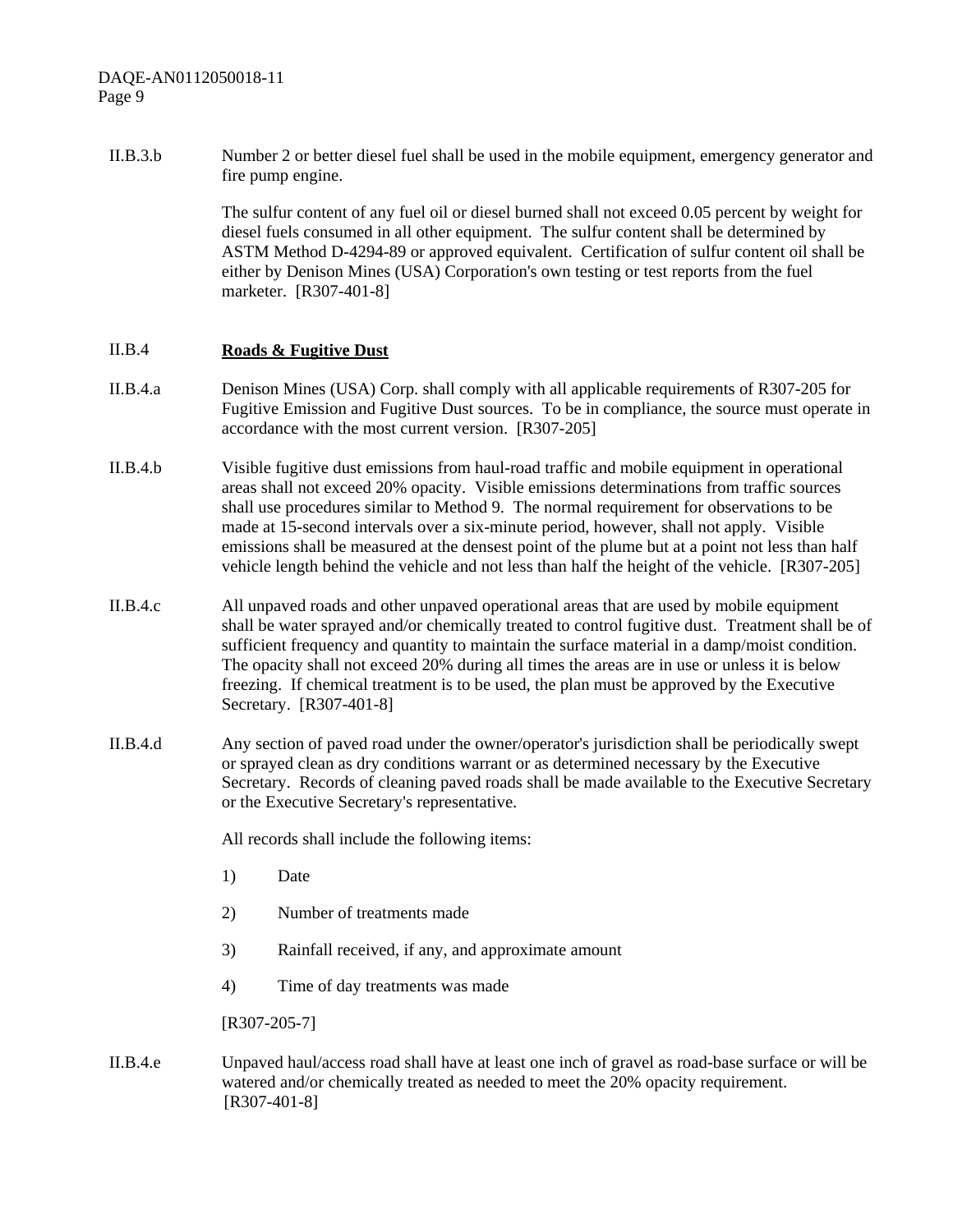- II.B.4.f The storage piles shall be watered to minimize generation of fugitive dusts as dry conditions warrant or as determined necessary by the Executive Secretary. [R307-401-8]
- II.B.4.g Fugitive dust from the disturbed areas shall be controlled through the use of watering as dry conditions warrant or as determined necessary by the Executive Secretary. The speed of compactors shall not exceed three (3) miles per hour (mph) at any time. [R307-401-8]
- II.B.4.h For front-end loading operations and truck-dumping operations, the drop distances shall be kept as small as practicable. The speed of the scrapers shall not exceed three (3) mph while loading and twelve (12) mph while dumping. The moisture content of the materials shall be no less than four percent by weight during these operations. The moisture content shall be tested if directed by the Executive Secretary using a test method approved by the Executive Secretary. [R307-401-8]
- II.B.4.i The ore grizzly shall be enclosed on three sides and have wetting agents applied at the apron feeder and the conveyor discharge as needed. Additionally the baghouse dust collection system shall be utilized at the grizzly and apron feeder tunnel. [R307-401-8]
- II.B.4.j The tailings retention areas shall be sprayed with water or a crusting agent when dry conditions exist or as determined necessary by the Executive Secretary. [R307-401-8]
- II.B.4.k The mill area shall be graveled and shall be sprayed with water to minimize fugitive dust as dry conditions warrant or as determined by the Executive Secretary. [R307-401-8]

#### **Section III: APPLICABLE FEDERAL REQUIREMENTS**

In addition to the requirements of this AO, all applicable provisions of the following federal programs have been found to apply to this installation. This AO in no way releases the owner or operator from any liability for compliance with all other applicable federal, state, and local regulations including UAC R307.

NESHAP (Part 61), A: General Provisions NESHAP (Part 61), W: Radon From Operating Mill Tailings NSPS (Part 60), A: General Provisions NSPS (Part 60), Dc: Small Indus Com InstitnSteam Generator

### **PERMIT HISTORY**

This AO is based on the following documents:

| Incorporates    | Additional Information dated August 26, 2010 |
|-----------------|----------------------------------------------|
| Incorporates    | Additional information dated June 23, 2010   |
| Supersedes      | DAQE-AN0112050017 dated May 10, 2010         |
| Is Derived From | NOI dated January 5, 2009                    |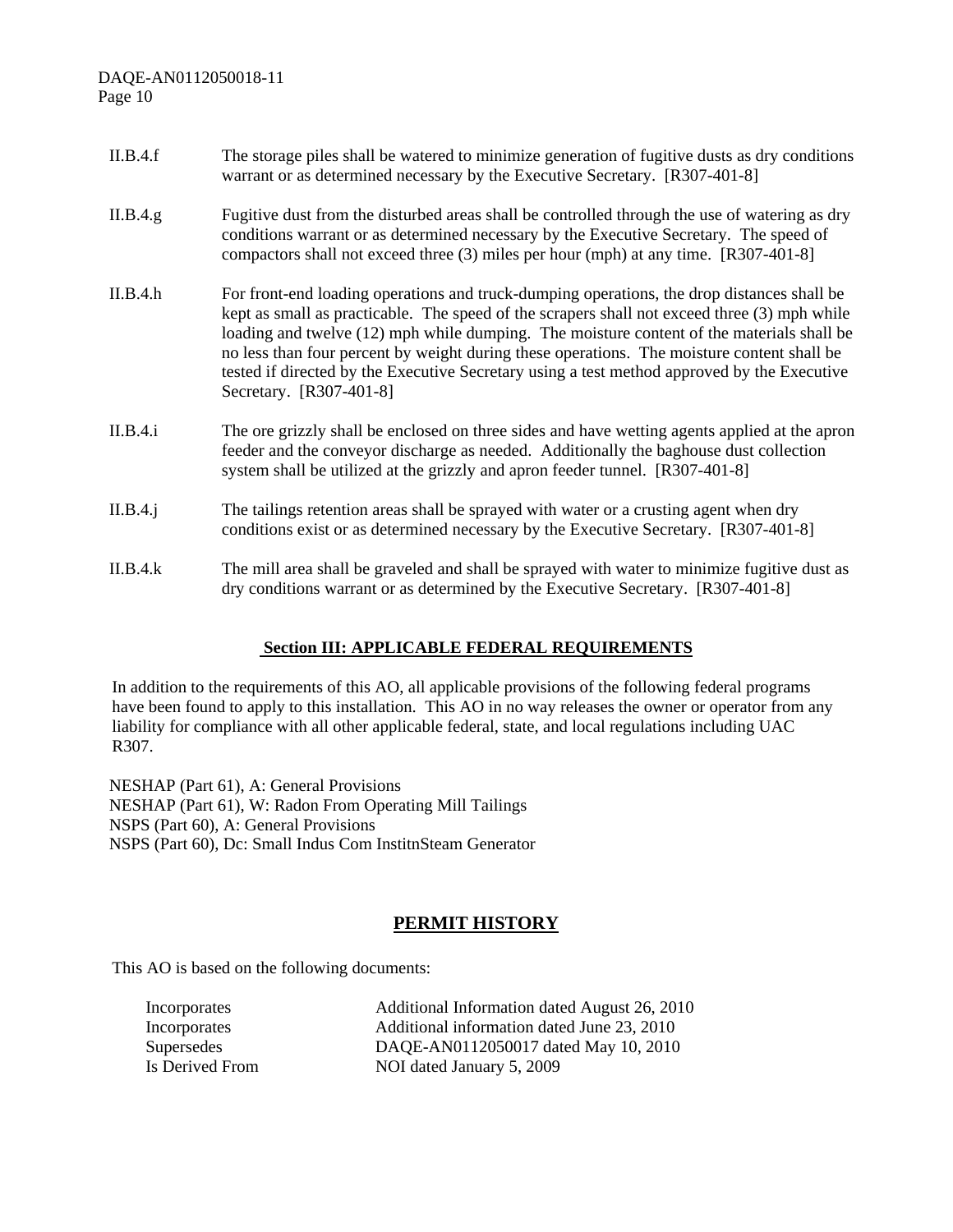### **ADMINISTRATIVE CODING**

The following information is for UDAQ internal classification use only:

San Juan County CDS B Attainment Area, NESHAP (Part 61), NSPS (Part 60)